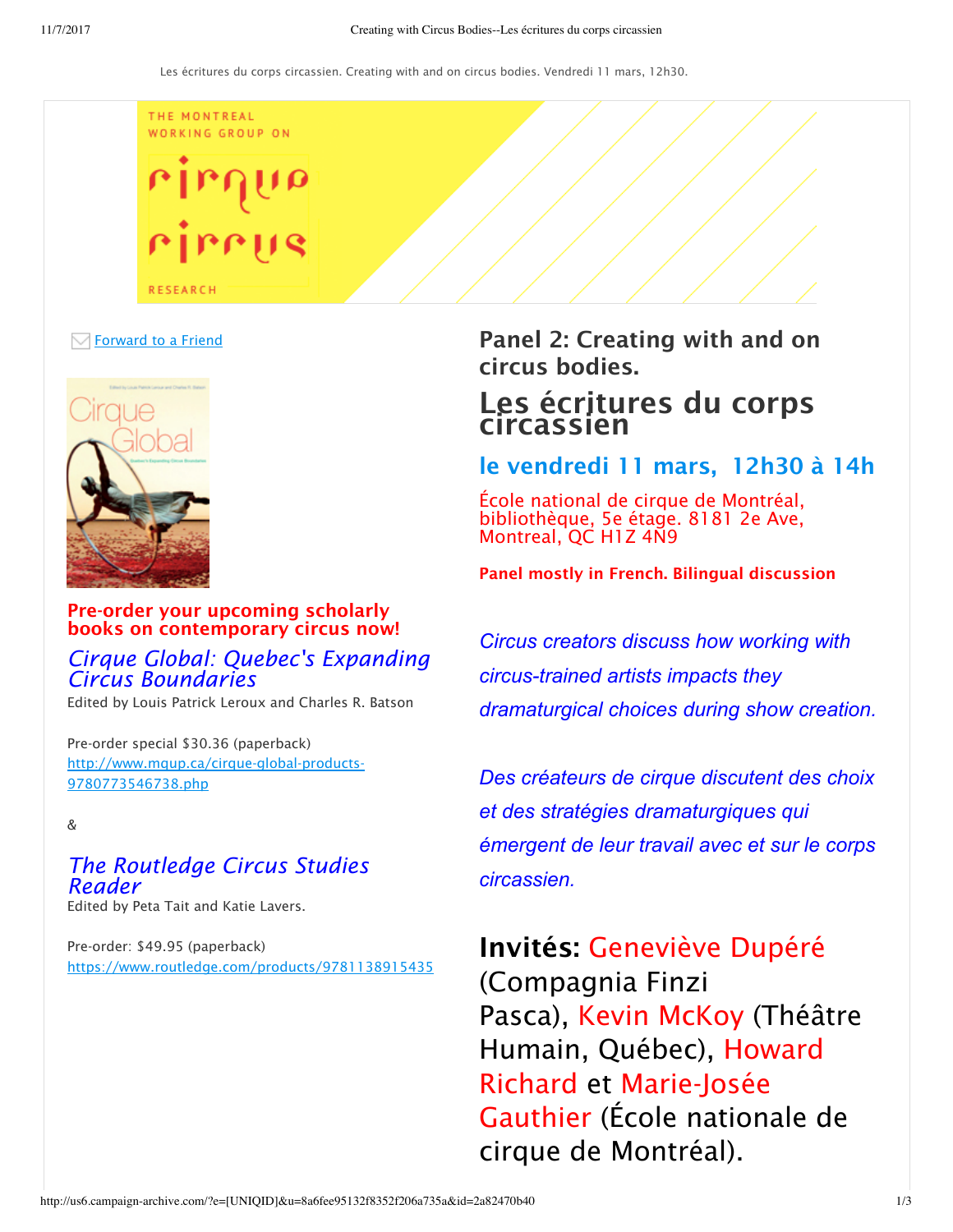# Animation: Louis Patrick Leroux (Concordia University)



How Casting and cast-building affects circus creation. L'influence de l'emploi et du casting sur la création en cirque.

The panel discussion held on February 11th with Samuel Roy (Cirque du Soleil, Throw2Catch), Krin Haglund (The Radiant), Olivia Weinstein (artist), and Nicolas Boivin-Gravel (Cirque Éloize) on issues of casting attracted twentyfive people. A summary will be produced and a video can be consulted of the discussion upon request.



Next Event: Thursday 7 April 12:30-2 p.m. National Circus School École nationale de cirque

Panel 3: Mixing the circus body with other performance domains. Le corps circassien à la rencontre des autres arts.

Bilingual Event.

*What types of dramaturgical conventions are unearthed and challenges when circus artists embark in projects outside of 'circus,' or noncircus artists are pulled into circus shows?*

*Quelles conventions dramaturgiques et performativs sont-elles déterrées lorsque les artistes du cirque sortent de son giron ou encore que des non-circassiens investissent l'espace de création du cirque?*

Panelists: Gipsy Snider (7 doigts de la main), Andréane Leclerc (Nadère Arts Vivants), Brandy Leary (Anandam Dance Theatre, Toronto), Louis Patrick Leroux